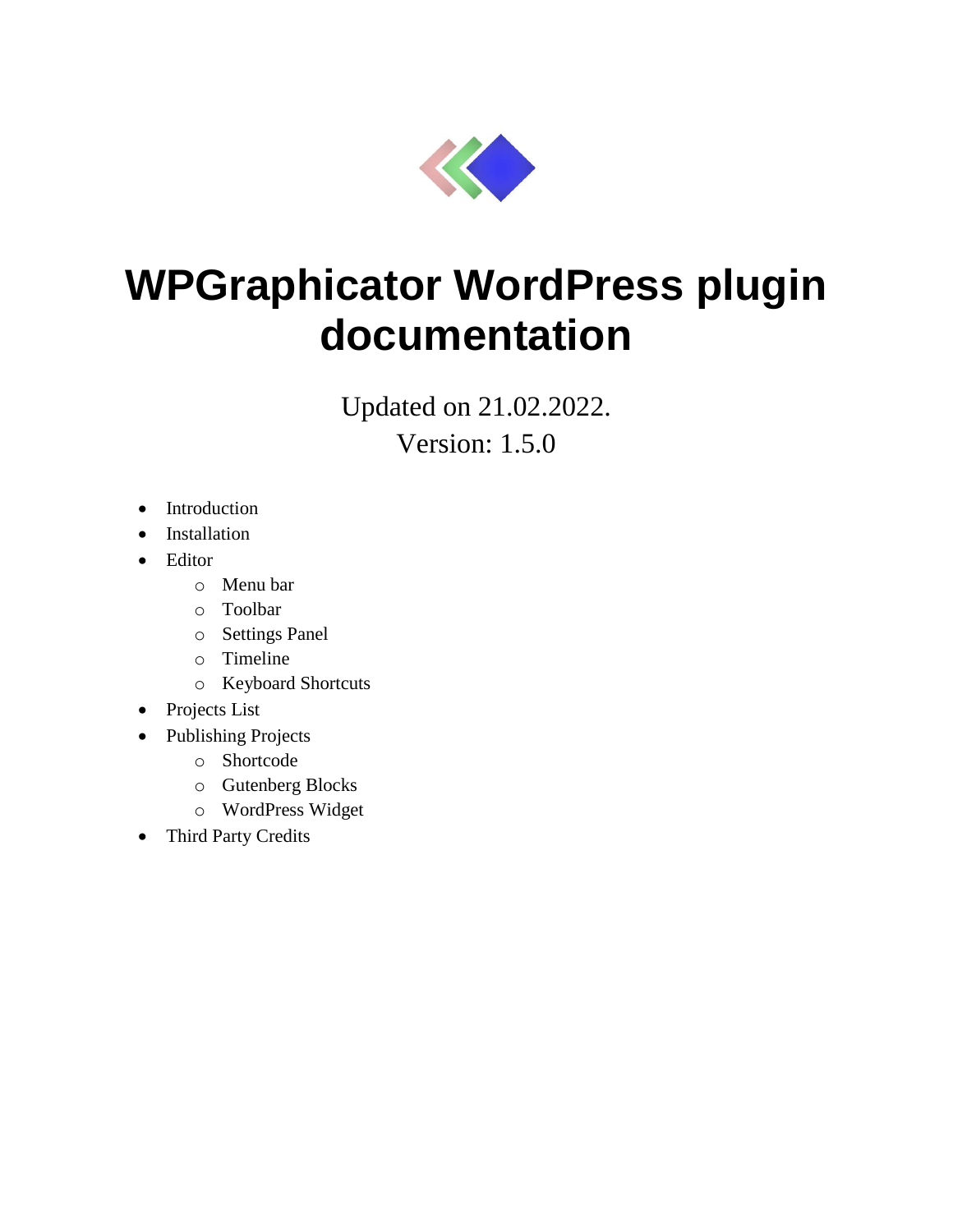## **Introduction**

WPGraphicator is an intuitive and easy-to-use tool which allows you to create stunning SVG animations for your WordPress website.

Adding motion graphics to a website is a great idea if we want to get attention of our customers or visitors. SVG is one of the best solution to this, because this is an XML-based file format just like HTML, so you can embed this to websites as well as it can be animated well. But creating and animating SVG and then embedding it in a website is not always easy, you need to write a lot of code and spend a lot of time to build complex animation keyframes. WPGraphicator comes with an alternative solution that lets you make SVG animations from WordPress admin dashboard in minutes, and allows them to be easily managed, and published on your website.

This plugin provides you a beautiful and advanced HTML5 canvas based editing interface with which you can implement any ideas, whether you want to design an animated logo or create eyecatching advertising banners.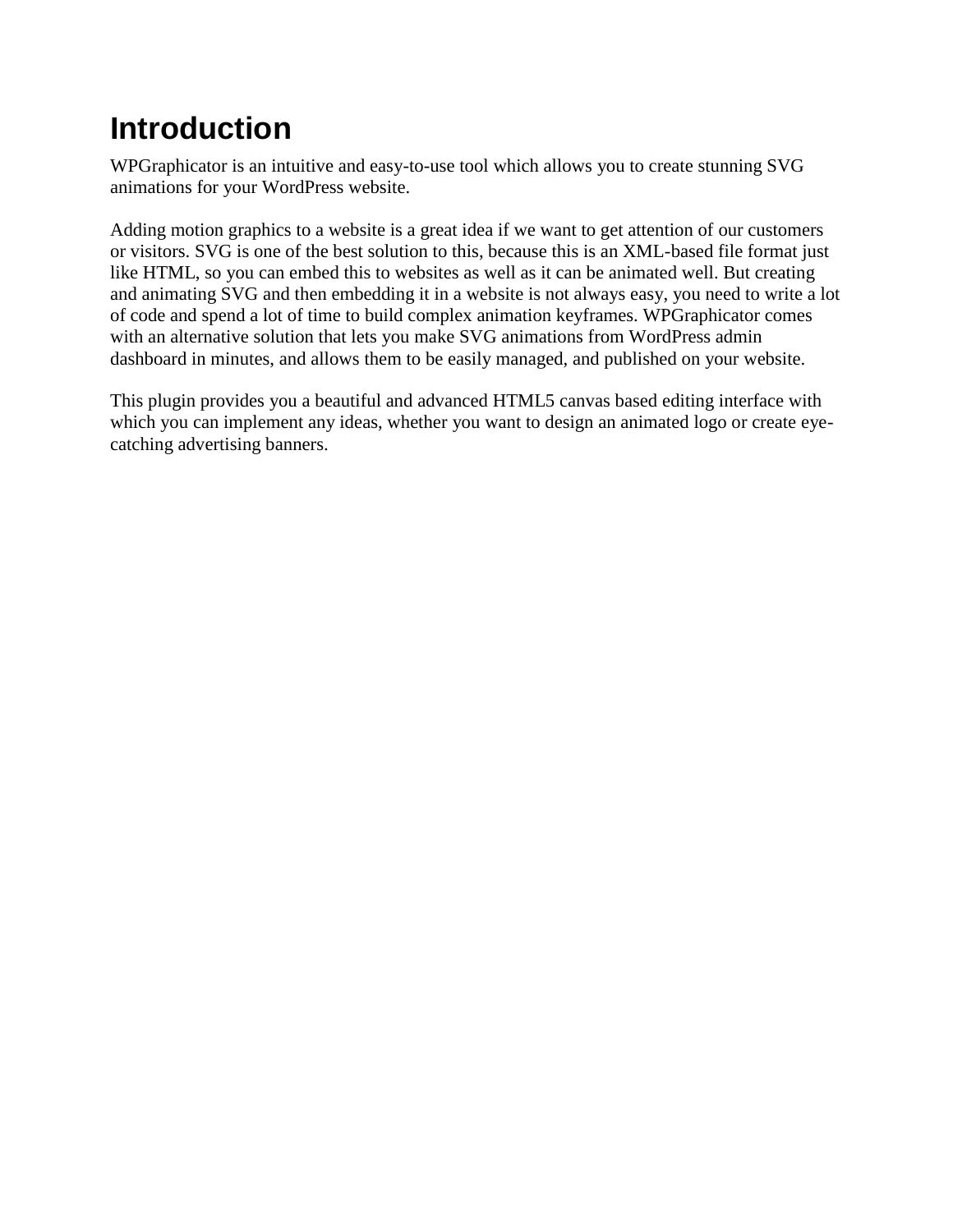## **Installation**

1. Navigate to the 'Plugins' item on the left sidebar, and select the 'Add New' option.



2. Click on the "Upload Plugin" button at the top of the page, next to the "Add Plugins" title. Look for the "wpgraphicator.zip" from your computer, and then click on the "Install Now" button.

|          |         | Add Plugins   Upload Plugin |
|----------|---------|-----------------------------|
| Featured | Popular | Recommended                 |

3. After the .zip file has uploaded successfully you will be redirected to a new page. You can see something like this:



4. Finally click on the "Activate Plugin" button.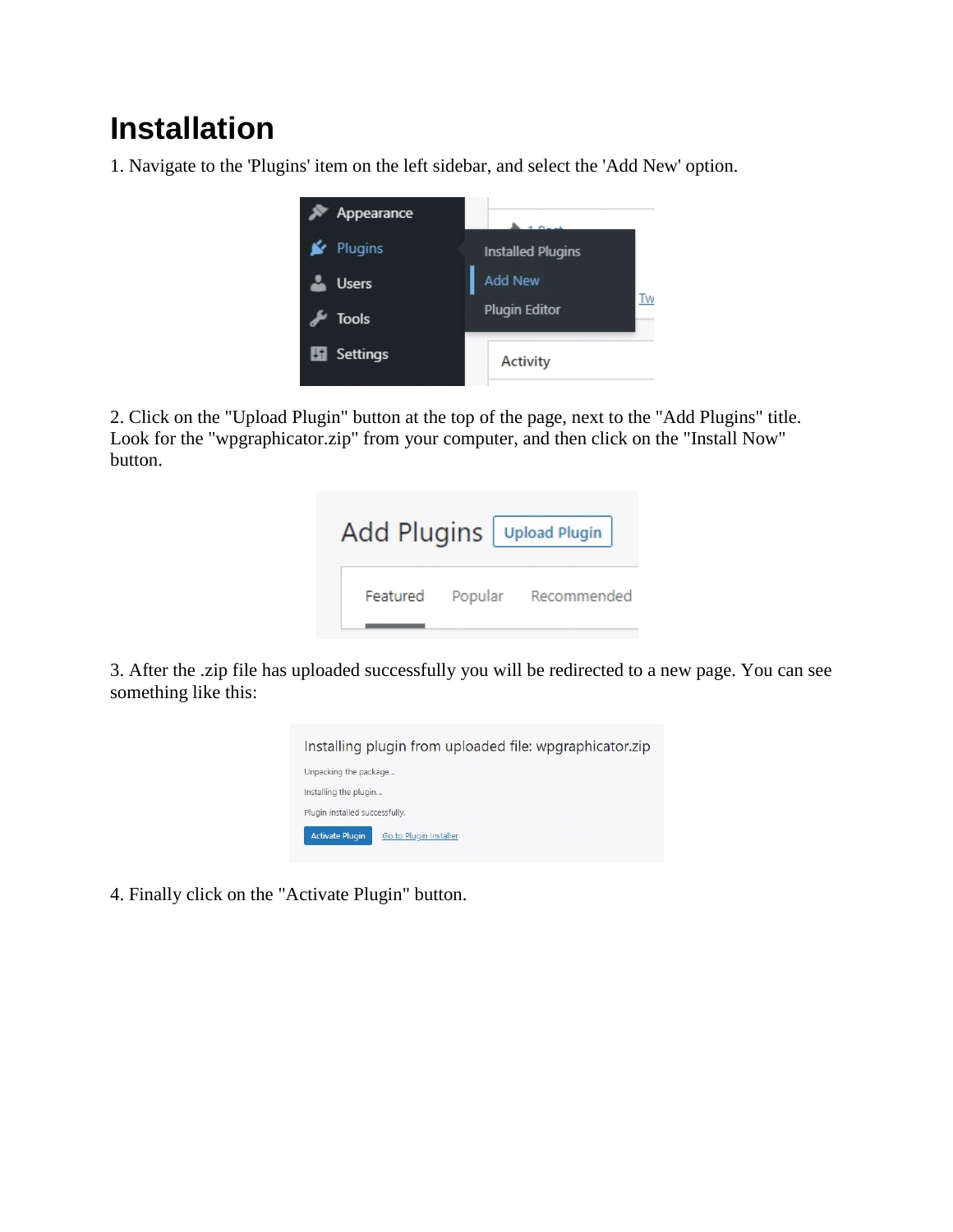## **Editor**

In this chapter you can learn about the editor interface which you can find in your WordPress admin dashboard. Just navigate to the 'WPGraphicator' at the left side, and choose 'Add New'.



## **Menu Bar**



#### **File**

**New** - Create a new empty project.

**Save as** - Create a copy of the project, and save it.

**Export as JSON** - Create a JSON file of this project, and save to your computer. You can use this file to move project to another WordPress website.

**Export SVG –** Create animated SVG file, and save to your computer. If you click this item, you will see a modal. Here you can configure the SVG file.

- **Animation Type –** You can choose how to animate SVG. Using [CSS,](https://developer.mozilla.org/en-US/docs/Web/CSS/CSS_Animations/Using_CSS_animations) or [SMIL.](https://developer.mozilla.org/en-US/docs/Web/SVG/SVG_animation_with_SMIL)
- **Repeat –** Select the number of iterations of animation.
- **Preserve Aspect Ratio** Set preserveAspectRatio for the svg. The preserveAspectRatio attribute indicates how an element with a viewBox providing a given aspect ratio must fit into a viewport with a different aspect ratio. Learn more about [preserveAspectRatio.](https://developer.mozilla.org/en-US/docs/Web/SVG/Attribute/preserveAspectRatio)
- **File Name –** Enter a filename. By default file name is the project name.

**Import SVG** - You can import external SVG files to your project.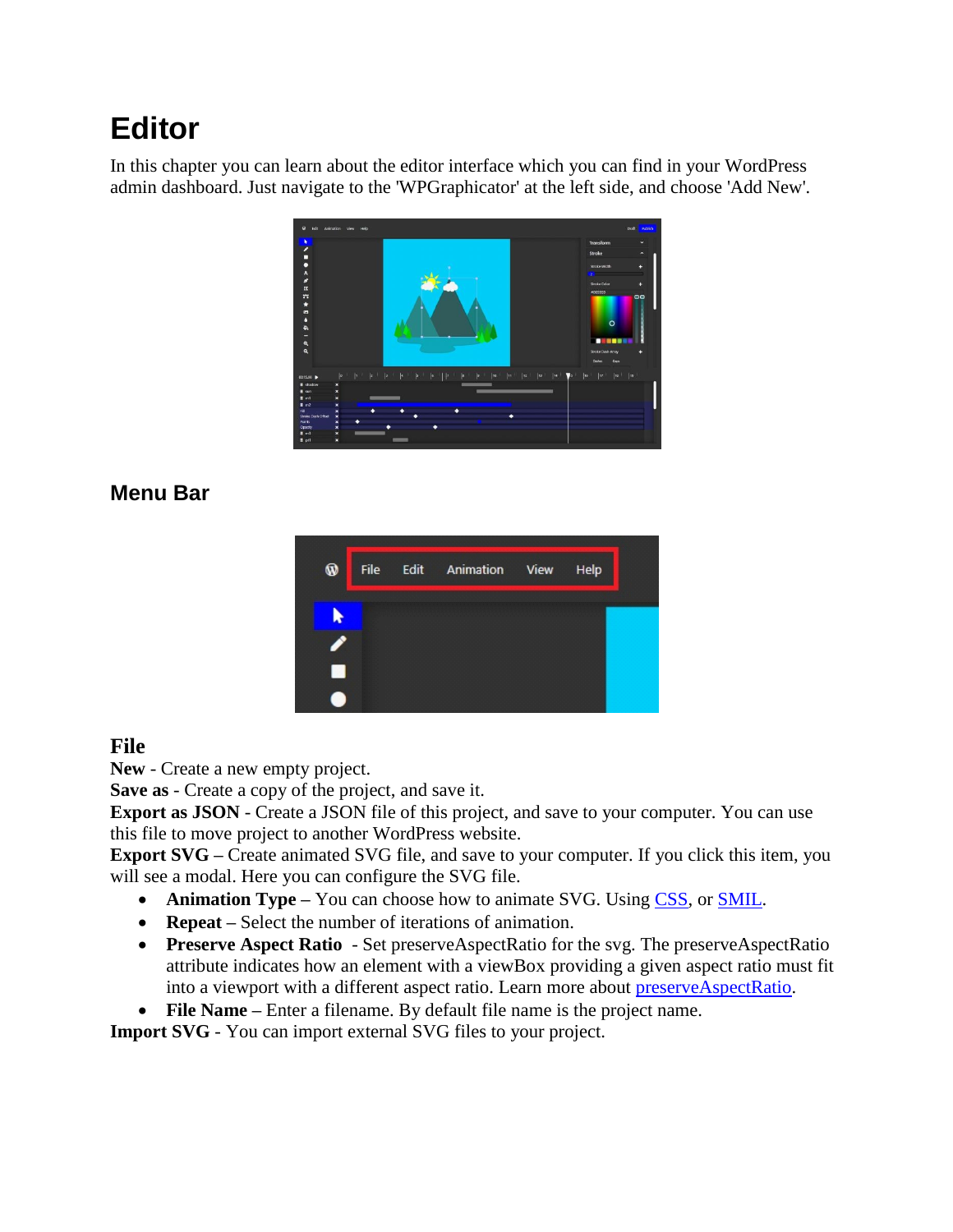### **Edit**

**Undo** - If you have made any changes that you don't want to do, you can restore the previous state of your project with this option.

**Delete Selected Shape** - If you have selected a shape on the canvas you can remove that. **Copy Selected Shape** - Make a copy of a selected shape.

**Paste Shape** - Paste the copied item using this option.

**Group/Ungroup Selected Shapes** – If you select multiple shapes, you can make a group of these, if you select a group you can separate it into single shapes.

**Clear Canvas** - Remove all shapes from the canvas.

#### **Animation**

**Delete Selected Keyframe** - If you have selected a keyframe point on the timeline you can remove that with this option.

**Copy Selected Keyframe** - Make a copy of the selected keyframe point. Selected keyframes are highlighted in blue.

**Paste Keyframe** - Paste the copied keyframe point to the time where you moved the playhead. **Default Easing** - Easing specify how an animation progresses from a keyframe to the next one. By default when you add a new keyframe to the timeline the easing will be 'linear', but if you

change the default easing the keyframes you will add later will be set to it.

**Clear Animation** - Here you can remove all transitions from the selected shape.

#### **View**

**Grid Size** - Grid helps you positioning objects, or points of paths.

**Snap to Grid** - When you turn it on the shape will snap to the closest intersection of the grid, when you moving that.

**Fit Canvas** - Zoom the canvas to fit to screen.

## **Help**

**Keyboard Shortcuts** - You can learn about various keyboard shortcuts that are supported by the editor.

**Shortcode Generator** - Shortcode is one of the methods you can publish your projects on front end. There are some additional shortcode parameters with which you can customize your project. With shortcode generator you can easily generate shortcode, preview changes, and copy generated shortcode to clipboard. (Learn more about this in 'Publishing Project' chapter.)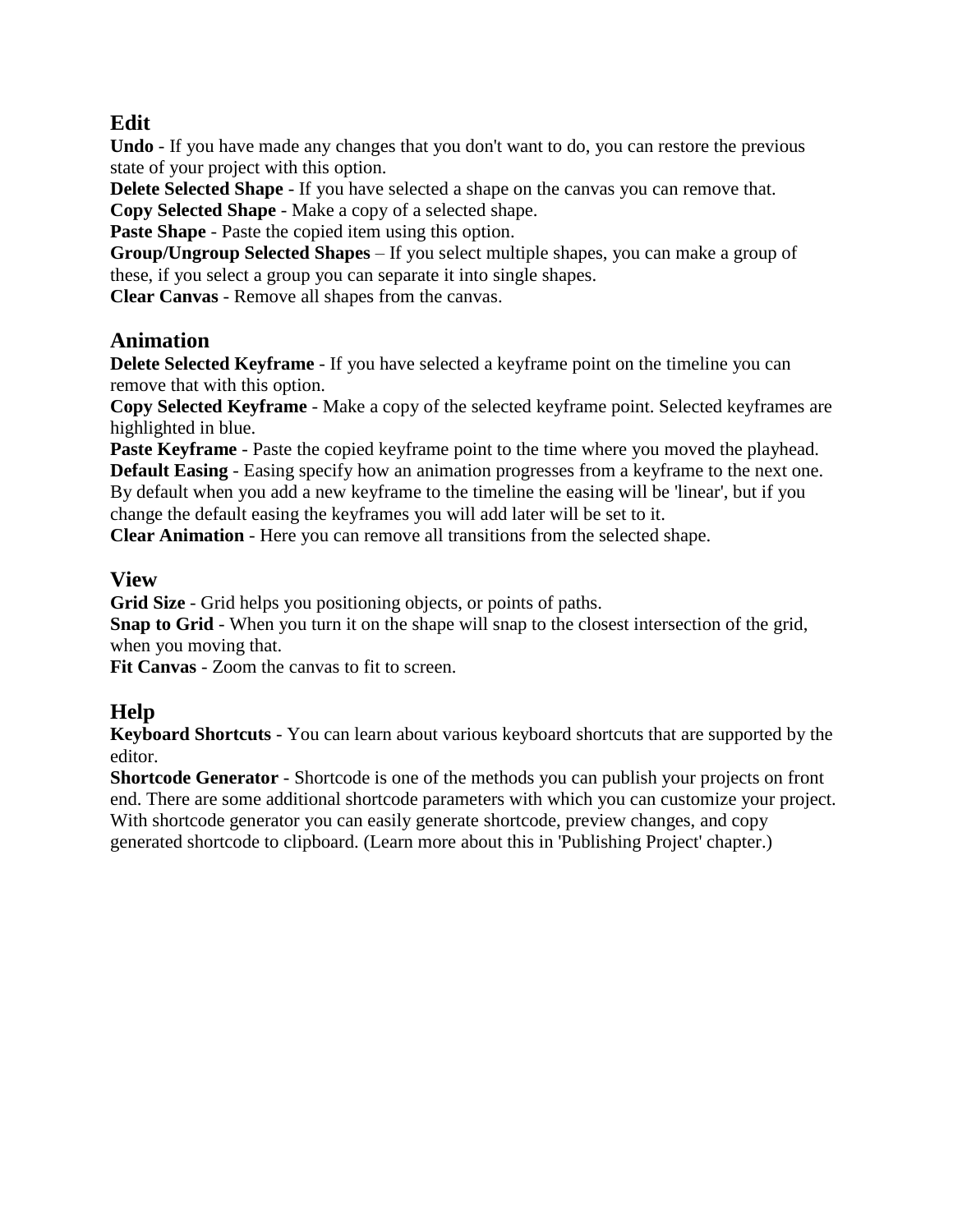### **Toolbar**



**Select Mode** - In select mode you can select any object by click on that, and move its position, or change its scale, or rotation.

**Free Draw** - This is actually a 'pencil' tool which allows you to draw anything freehand.

**Draw Square** - When you select this mode you can draw rectangles or squares on the canvas.

**Draw Ellipse** - Create an ellipse or a circle with this mode.

**Add Text** - You can add a textbox to your project and then write any text.

**Draw Path** - With this tool you can easily create quadratic bezier curves.

**Draw Polyline** - This tool allows you to draw continuous lines.

**Edit Path** - You can modify position of points of an existing path, or polyline. Note: to enable this tool you must select a path or polyline type object on the canvas.

**Draw Shape** - The editor provides you a lot of pre-drawn shapes to make your work easy. Just select a shape and drag the cursor on the canvas to draw that. Don't forget: if you want to keep the aspect ratio just press the 'Ctrl', or 'CMD' key while drawing the shape.

**Add Image** - You can select image from your WordPress media library and insert it to your project.

**Active Stroke Color** - Here you can set the default color of outline of the shapes you are drawing, or the color of pencil.

**Active Fill Color** - Here you can set the color in which the shapes are painted.

**Active Stroke Width** - Here you can set the width of the outline of the shape you are drawing. **Zoom In** - When you choose this tool you can zoom to a point of the canvas where you click. **Zoom Out** - With this tool you can zoom out the canvas.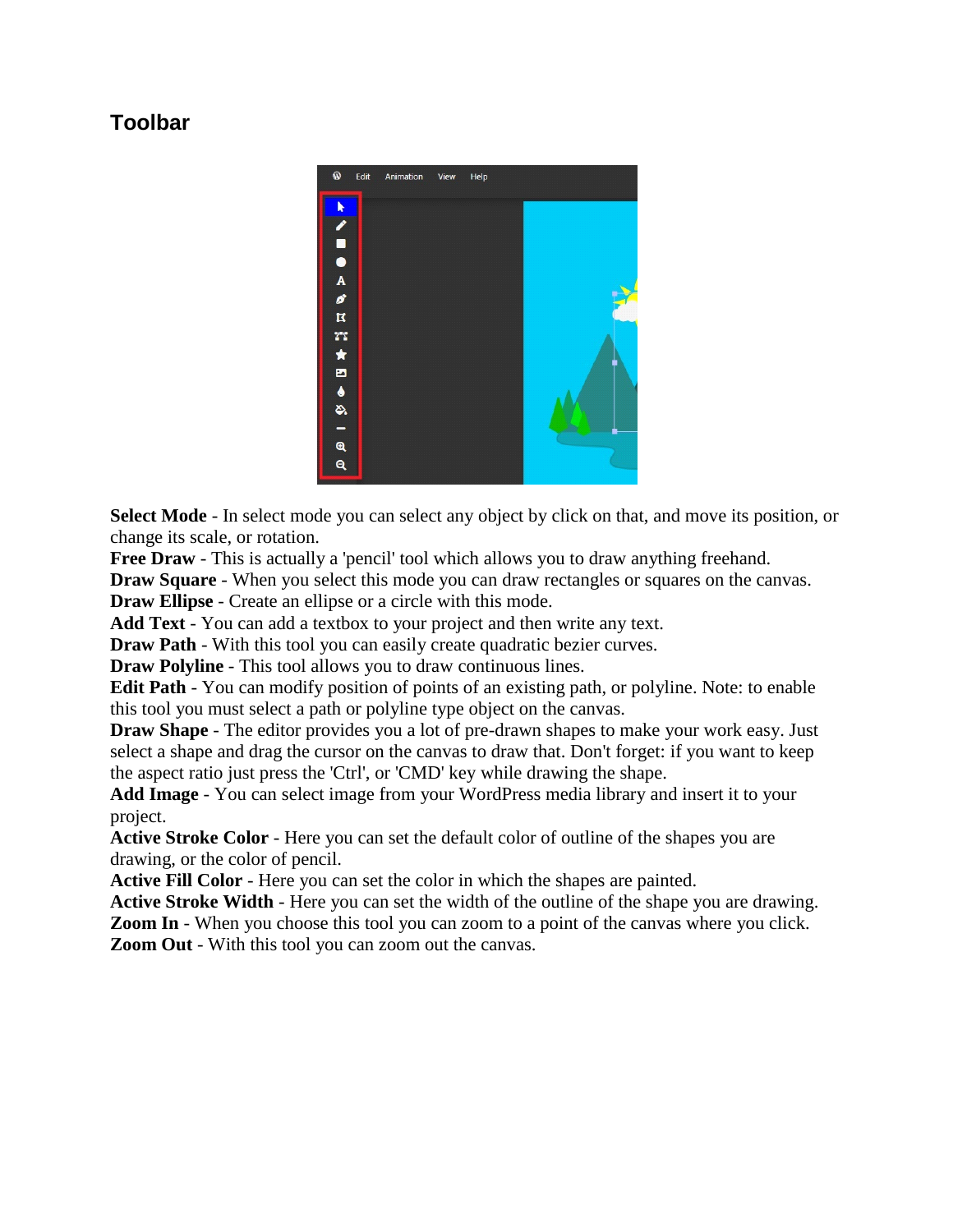## **Settings Panel**



### **Project**

In this section you can add name of your project, set width and height of canvas (actually this will be the svg [viewBox](https://developer.mozilla.org/en-US/docs/Web/SVG/Attribute/viewBox) attribute with value: "0 0 {*width*} {*height*}"), you can define the maximum duration, and set background color.

### **Information**

**Number of Layers** - Here you can see how many items are currently on the canvas.

**Total Duration** - The current duration of the entire animation.

**Pointer Position** - This shows you where the cursor is right now.

**Pointer Local Position** - The local position is the current position of the cursor relative to the selected shape.

**Stroke Length** - Here you can see how long the stroke of the selected shape. It is a useful information if you create self-drawing and self-erasing animations.

#### **Layers**

In this section you can see each layers of the project. You can also select, move up and down, duplicate, rename, and remove any layers.

The following sections only appear if you have already selected a layer. There are three ways to select. Click on a shape on the canvas, or click a 'grip' icon in the layers section or on the left side of the timeline.

In these sections you can set properties of the selected shape. There are a lot of animatable and non-animatable properties here. You can find a '+' (plus) icon at each animatable properties. If you click on one you can add a keyframe point to the timeline. (Learn more about the keyframe points in the 'Timeline' chapter below.)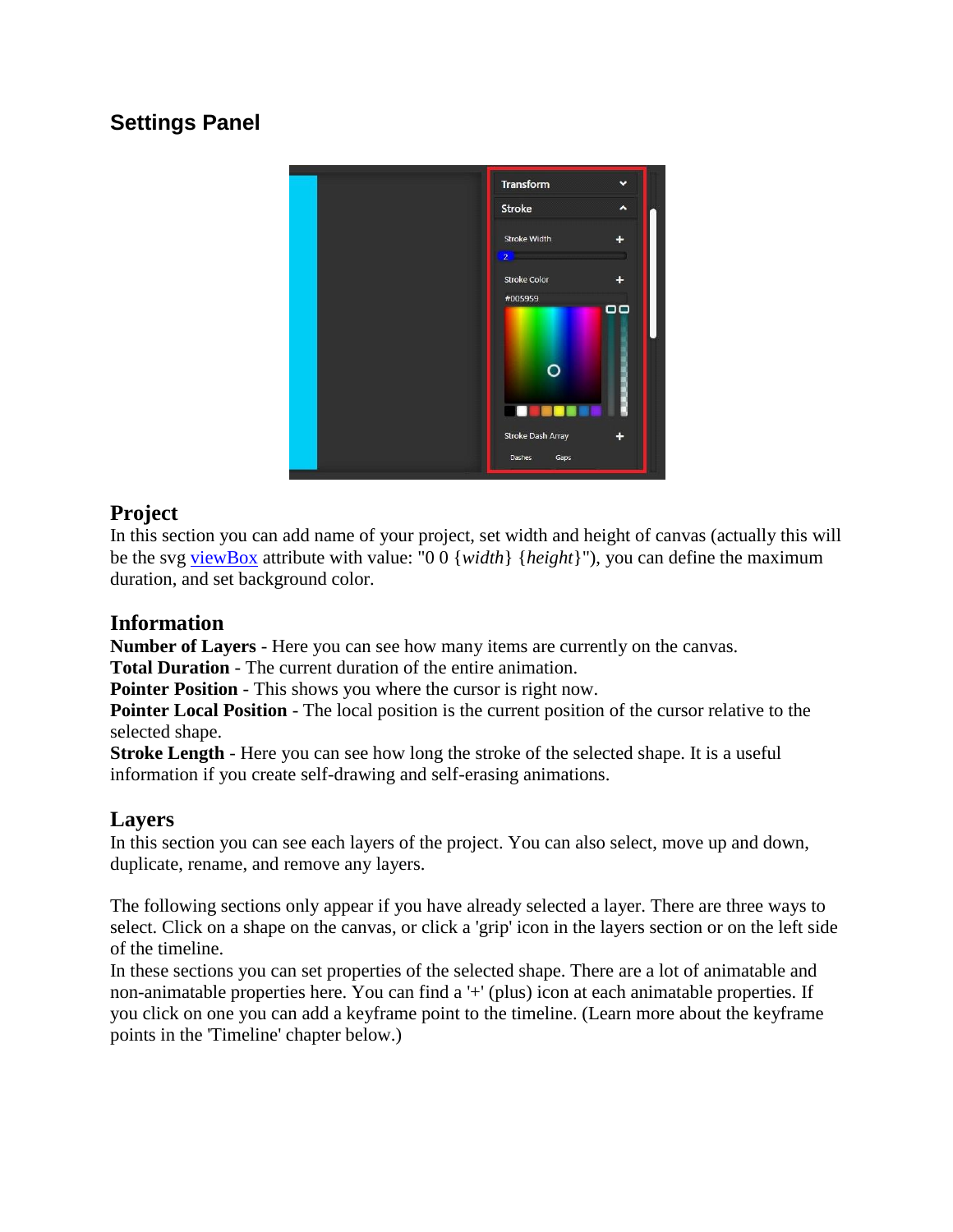### **Transform**

Here you can scaling, skewing, rotating the shape, or change its position. In this section you can set transform origin for the shape as well.

### **Stroke**

The stroke is the outline or the contour of a shape. Learn more about [stroke width,](https://developer.mozilla.org/en-US/docs/Web/SVG/Attribute/stroke-width) [stroke color,](https://developer.mozilla.org/en-US/docs/Web/SVG/Attribute/stroke) [stroke dasharray,](https://developer.mozilla.org/en-US/docs/Web/SVG/Attribute/stroke-dasharray) [stroke dashoffset,](https://developer.mozilla.org/en-US/docs/Web/SVG/Attribute/stroke-dashoffset) [stroke linecap,](https://developer.mozilla.org/en-US/docs/Web/SVG/Attribute/stroke-linecap) [stroke linejoin,](https://developer.mozilla.org/en-US/docs/Web/SVG/Attribute/stroke-linejoin) and [vector effect.](https://developer.mozilla.org/en-US/docs/Web/SVG/Attribute/vector-effect)

#### **Fill**

The fill defines the color used to paint the shape. Learn more about **fill**, and **fill rule**.

#### **Opacity**

The opacity defines the transparency of a shape. Learn more about <u>opacity</u>.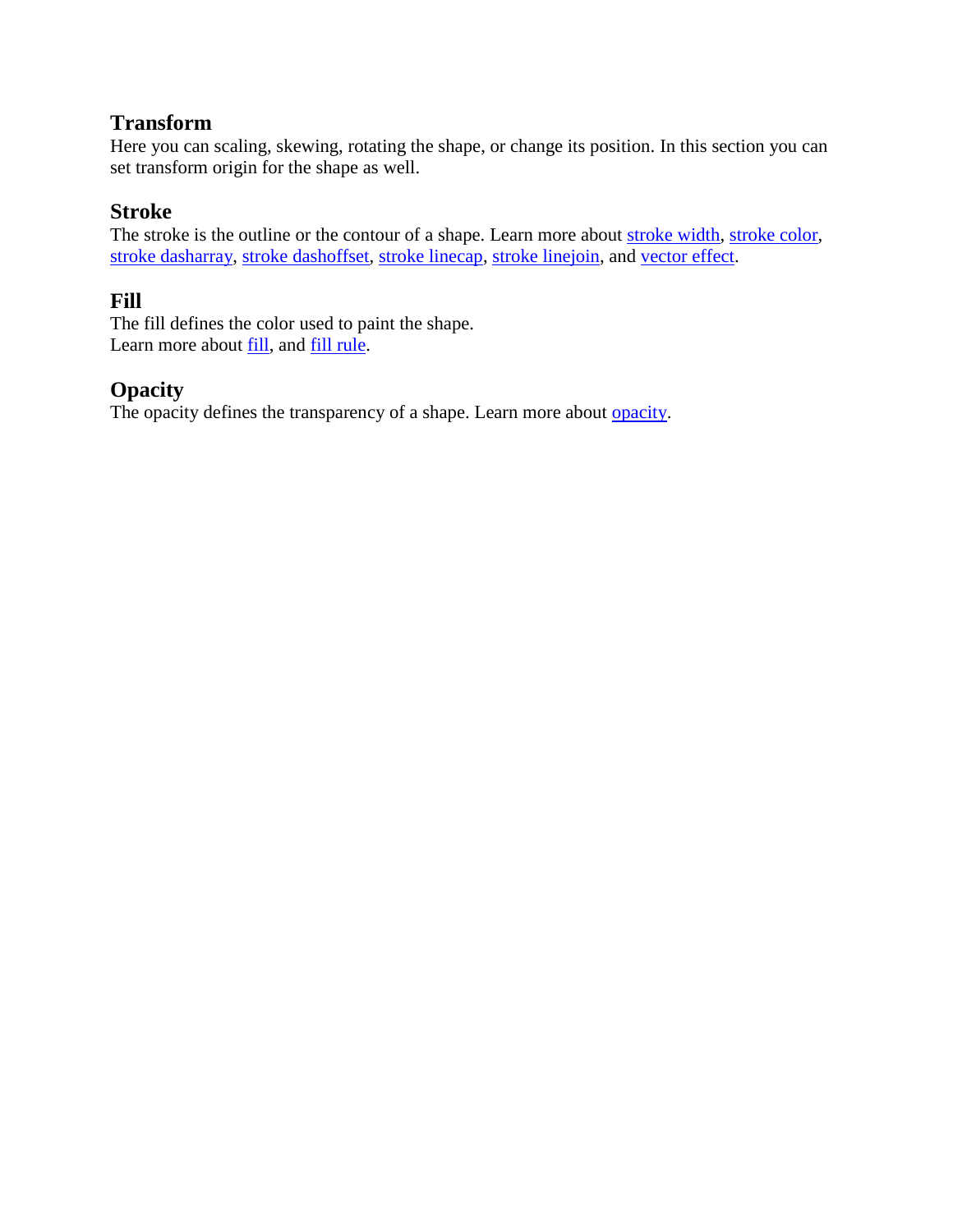## **Timeline**

| ٠<br>♦.<br>$\overline{\phantom{0}}$<br>$\mathbf{a}$<br>$\mathbf{Q}$ |                       |             |           |              |                 |                      |   |   |           |   |              |            |    |    |    |             |              | Stroke Dash Array<br>Dashes | $\circ$<br>Gaps |    |  |
|---------------------------------------------------------------------|-----------------------|-------------|-----------|--------------|-----------------|----------------------|---|---|-----------|---|--------------|------------|----|----|----|-------------|--------------|-----------------------------|-----------------|----|--|
| $00:15.00$ $\blacktriangleright$                                    | 0                     | $ 1\rangle$ | 2         | <sub>3</sub> | $\vert 4 \vert$ | $\vert$ <sub>5</sub> | 6 | 7 | $\vert$ 8 | 9 | $ 10\rangle$ | $\vert$ 11 | 12 | 13 | 14 | $\sqrt{15}$ | $ 16\rangle$ | 17                          | 18              | 19 |  |
| <b>II</b> shadow                                                    | $\pmb{\times}$        |             |           |              |                 |                      |   |   |           |   |              |            |    |    |    |             |              |                             |                 |    |  |
| $\mathbf{H}$ sun                                                    | $\pmb{\times}$        |             |           |              |                 |                      |   |   |           |   |              |            |    |    |    |             |              |                             |                 |    |  |
| $H$ m1                                                              | $\pmb{\times}$        |             |           |              |                 |                      |   |   |           |   |              |            |    |    |    |             |              |                             |                 |    |  |
| $H$ m2                                                              | $\pmb{\times}$        |             |           |              |                 |                      |   |   |           |   |              |            |    |    |    |             |              |                             |                 |    |  |
| Fill                                                                | $\pmb{\times}$        |             | $\bullet$ |              | $\bullet$       |                      |   |   | ٠         |   |              |            |    |    |    |             |              |                             |                 |    |  |
| Stroke Dash Offset                                                  | $\pmb{\times}$        |             |           |              |                 |                      |   |   |           |   |              |            |    |    |    |             |              |                             |                 |    |  |
| Points                                                              | $\pmb{\times}$        | ●           |           |              |                 |                      |   |   |           |   |              |            |    |    |    |             |              |                             |                 |    |  |
| Opacity                                                             | $\pmb{\times}$        |             |           |              |                 |                      | ٠ |   |           |   |              |            |    |    |    |             |              |                             |                 |    |  |
| $H \text{ m3}$                                                      | $\boldsymbol{\times}$ |             |           |              |                 |                      |   |   |           |   |              |            |    |    |    |             |              |                             |                 |    |  |
| $H$ pt1                                                             | $\pmb{\times}$        |             |           |              |                 |                      |   |   |           |   |              |            |    |    |    |             |              |                             |                 |    |  |

Along the top of the timeline is the **time ruler**, representing the duration of your animation.

#### **Scaling and panning timeline**

The longer your project becomes, the less likely it will all fit on the screen.

You can easily pan the timeline by dragging the time ruler left, and right, and zoom by dragging up, and down. On touch devices you can zoom the timeline by multitouch gestures: put two fingers on the time ruler and apart to zoom in, and pinch to zoom out.

The **left side** of the timeline shows the names of the layers, and animated properties. The **right side** shows the position of layers and keyframes in time.

**The process strips** represent the position and duration of animation of a particular layer. Drag and move it to change position of animation in time. You can also use arrow keys. (Get more info in Keyboard Shortcuts chapter.)



The little diamonds represents the **keyframes** of the animation.

Keyframes are define the starting and ending points of any smooth transitions. For example: at the 1. second we set an object's X (left) position to 200, and then at the 2. second set to 400. This will be stored as two keyframes. Between seconds 1. and 2. the object will gradually moves from 200 to 400.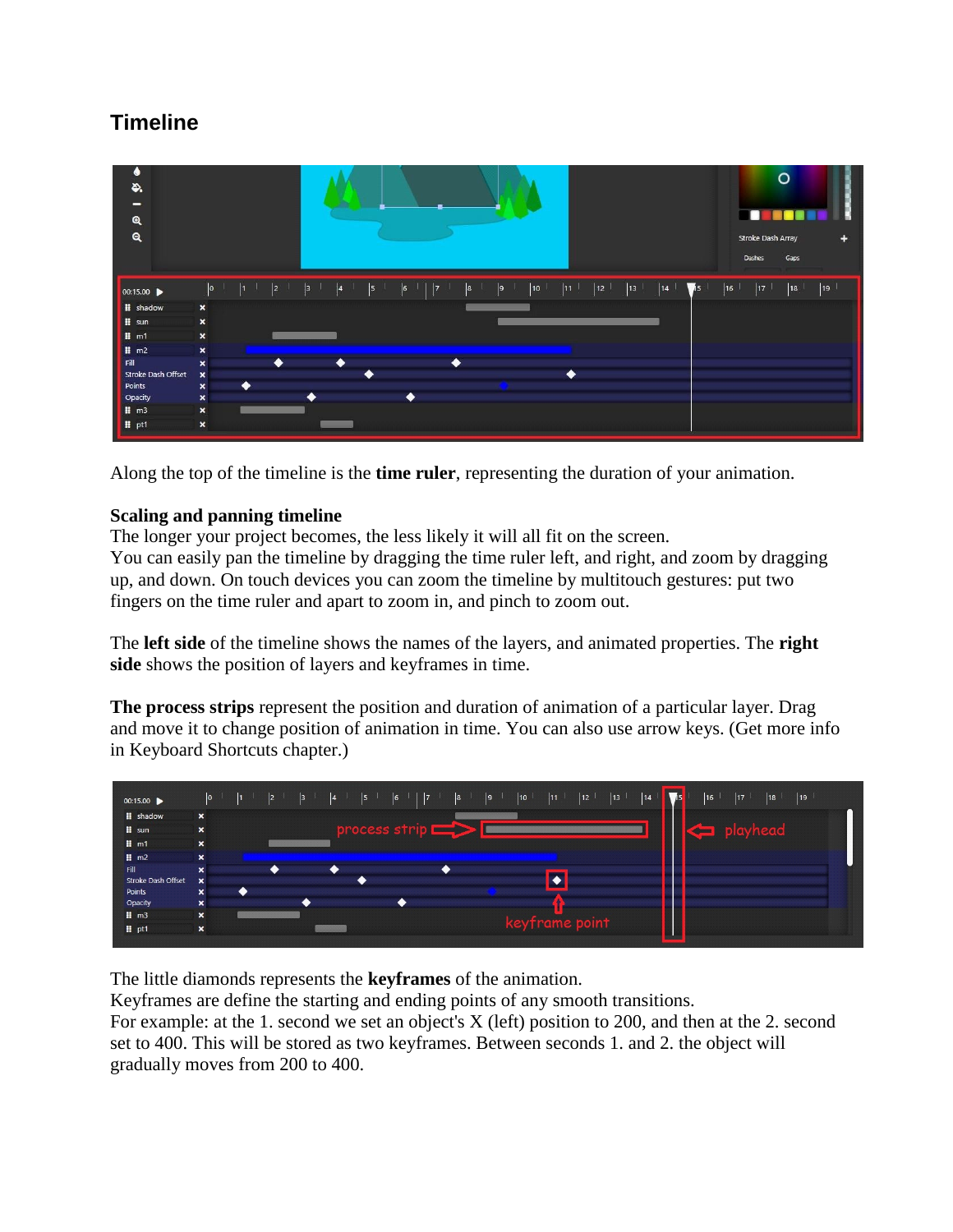If you want to animate a property, click on a '+' (plus) icon at the settings panel to add the first keyframe to the timeline. When you change a property value which has at least one keyframe, the new keyframes will be added automatically to the time where you moved the playhead. Move the playhead over an existing point to change the value of that keyframe.

Drag a keyframe point with the cursor to move it in time, or use arrow keys on your keyboard. (Get more info in Keyboard Shortcuts chapter.)

You can also modify a keyframe by double clicking, or long pressing (on touch devices) on the diamond. Then the keyframe settings popup will appear. Here you can change the position of the keyframe in time, or change value. You can also set an easing for the transition. An easing specifies the speed of the transition between two keyframes. Learn more about [easing functions.](https://easings.net/) An easing associated with a keyframe refers to the speed from previous keyframe to this particular keyframe.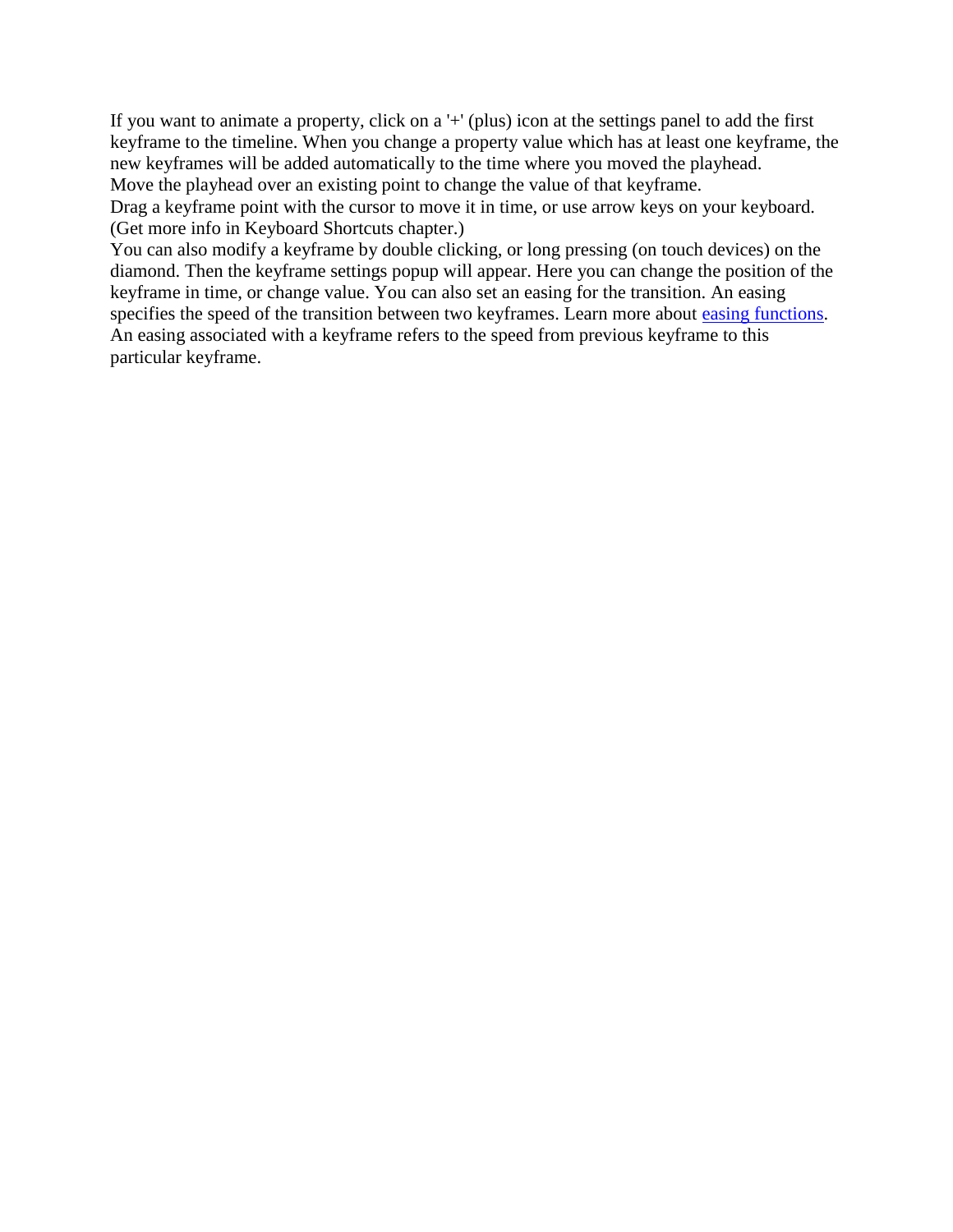## **Keyboard Shortcuts**

Here you can learn about the keyboard shortcuts that the editor supports. There are some global keyboard shortcuts which you can use anywhere, the rest of the shortcuts only work when you focus (click) on a particular part of the editor.

#### **Global**

| Save project as published.         | $Ctrl + S$        |
|------------------------------------|-------------------|
| Save project as draft.             | $Ctrl + D$        |
| Undo                               | $Ctrl + Z$        |
| Paste shape, or keyframe.          | $Ctrl + V$        |
| Fit canvas to screen.              | $Ctrl + F$        |
| Turn on/off snap to grid.          | $Ctrl + G$        |
| Play/pause animation.              | Space             |
| Clear selection.                   | Esc               |
| Clear canvas.                      | $Shift + Alt + C$ |
| Group/ungroup selected shapes.     | $Shift + Alt + G$ |
| Multiselection.                    | Ctrl              |
| Choose 'Select Mode' on toolbar.   | Enter             |
| Choose 'Free Draw' on toolbar.     | D                 |
| Choose 'Draw Square' on toolbar.   | $\mathbb{R}$      |
| Choose 'Draw Ellipse' on toolbar.  | $\overline{C}$    |
| Choose 'Add Text' on toolbar.      | T                 |
| Choose 'Draw Path' on toolbar.     | $\mathbf{P}$      |
| Choose 'Draw Polyline' on toolbar. | O                 |
| Choose 'Edit Path' on toolbar.     | E                 |
| Choose 'Add Image' on toolbar.     |                   |
| Choose 'Zoom In' on toolbar.       | $^{+}$            |
| Choose 'Zoom Out' on toolbar.      |                   |

#### **Focus on Canvas**

| Move selected shape up.    | Arrow Up           |
|----------------------------|--------------------|
| Move selected shape down.  | <b>Arrow Down</b>  |
| Move selected shape left.  | Arrow Left         |
| Move selected shape right. | <b>Arrow Right</b> |
| Copy selected shape.       | $ Ctrl + C$        |
| Delete selected shape.     | Delete             |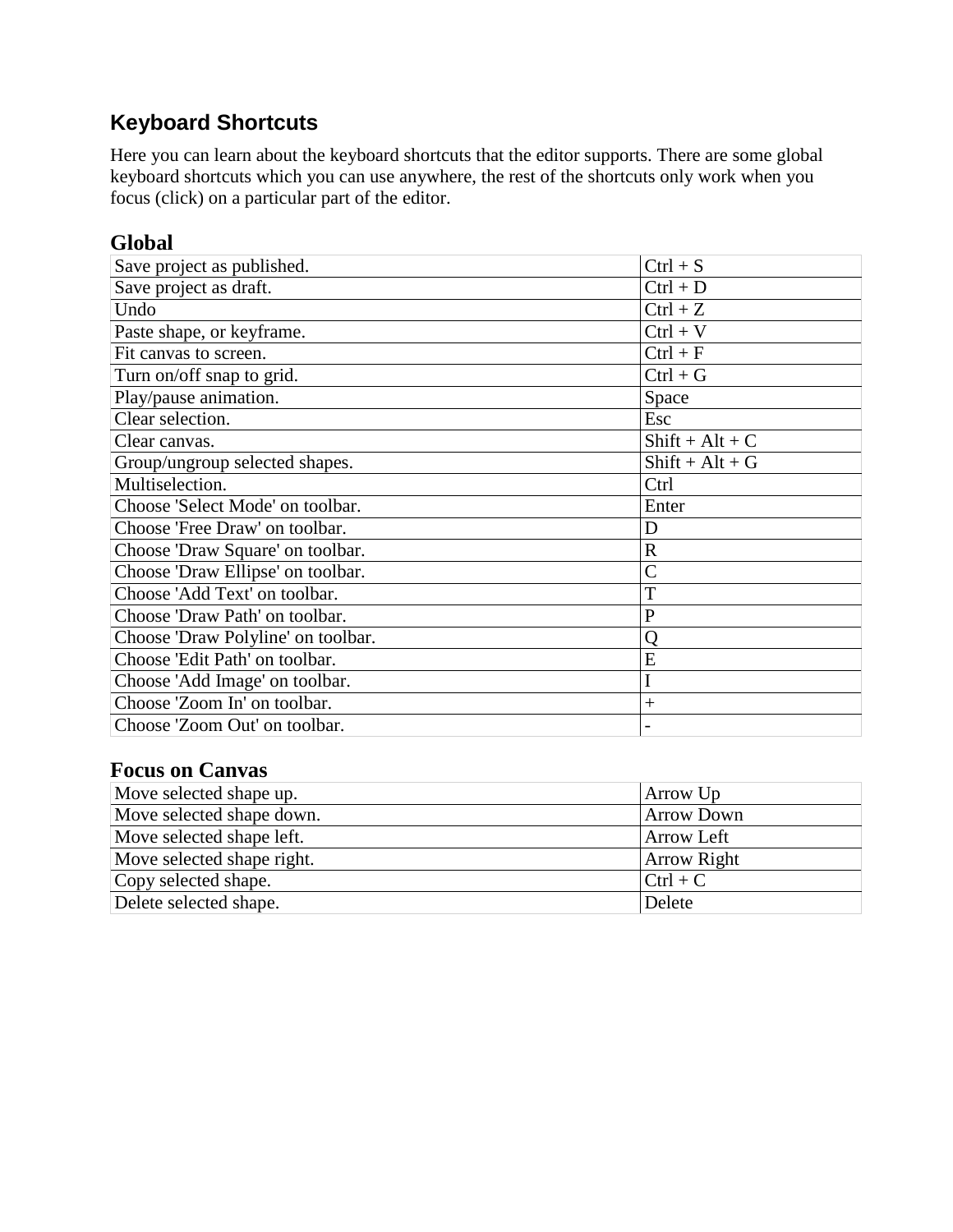## **Focus on a Keyframe Point.**

| Move selected Keyframe forward per second.           | Arrow Up          |
|------------------------------------------------------|-------------------|
| Move selected Keyframe backward per second.          | <b>Arrow Down</b> |
| Move selected Keyframe backward per 10 milliseconds. | Arrow Left        |
| Move selected Keyframe forward per 10 milliseconds.  | Arrow Right       |
| Jump selected Keyframe to the playhead.              |                   |
| Copy selected Keyframe.                              | $Ctrl + C$        |
| Open keyframe settings popup.                        | Space             |
| Delete selected keyframe.                            | Delete            |

## **Focus on Playhead**

| Move playhead forward per second.           | Arrow Up           |
|---------------------------------------------|--------------------|
| Move playhead backward per second.          | <b>Arrow Down</b>  |
| Move playhead backward per 10 milliseconds. | <b>Arrow Left</b>  |
| Move playhead forward per 10 milliseconds.  | <b>Arrow Right</b> |
| Move playhead to 0 second.                  | Home               |
| Move playhead to the end.                   | End                |

## **Drawing Shape**

| T<br>՝∔ա∙<br>-K eer | $P1$ u $n$ ms $P1$ mpv |  |
|---------------------|------------------------|--|
|                     |                        |  |

## **Editing Text**

| Move cursor.               | Up/Down/Left/Right         |
|----------------------------|----------------------------|
| Select character.          | $Shift + Left/Right$       |
| Select text vertically.    | $Shift + Up/Down$          |
| Move cursor by word.       | $Alt + Left/Right$         |
| Select words.              | $Shift + Alt + Left/Right$ |
| Move cursor to line start. | Home                       |
| Move cursor to line end.   | End                        |
| Delete Character Backward. | Backspace                  |
| Delete Character Forward.  | Delete                     |
| Cut selected text.         | $Ctrl + X$                 |
| Copy selected text.        | $Ctrl + C$                 |
| Paste selected text.       | $Ctrl + V$                 |
| Select all.                | $Ctrl + A$                 |
| Quit editing.              | Tab/Esc                    |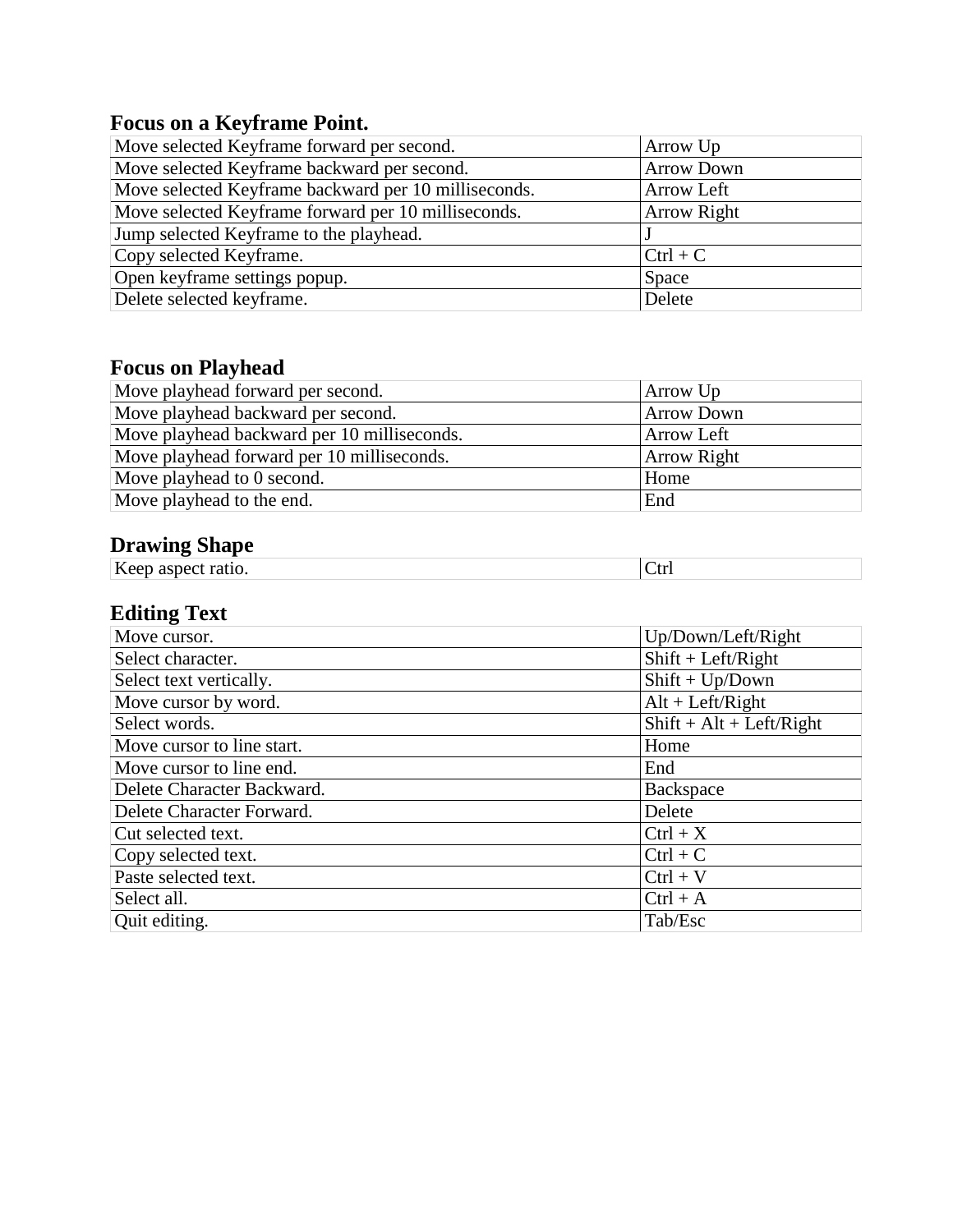## **Projects List**



On the main admin page of this plugin you can see and manage your WPGraphicator projects. At the top-left side of this page, next to the 'WPGraphicator' title you can find four buttons. **Add New** - Click on that to create a new project.

**Import From JSON** - If you have projects in another website, you can import those into this site. Note: for security reason you can import only valid WPGraphicator json files that you exported from another site. These json files will run through a validation process before save to the database.

**All** - See all published, and draft projects.

**Trash** - See removed projects.

In the projects list you can preview the first frame (the state of animation at 0 second) of your projects. At each item you can find a **download** icon. If you click on that, this plugin will create a json file and save to your computer. Once you have saved the file, you can import it to another WordPress website.

You can find the following options at the bottom of each item:

**Edit Project** - Click to edit that project.

**Switch to Draft/Publish** - Click to switch the status of the project.

**Move to Trash** - You can remove your item.

**Copy Shortcode to Clipboard** - If you click on the shortcode you can copy it to the clipboard and then easily paste it anywhere you want.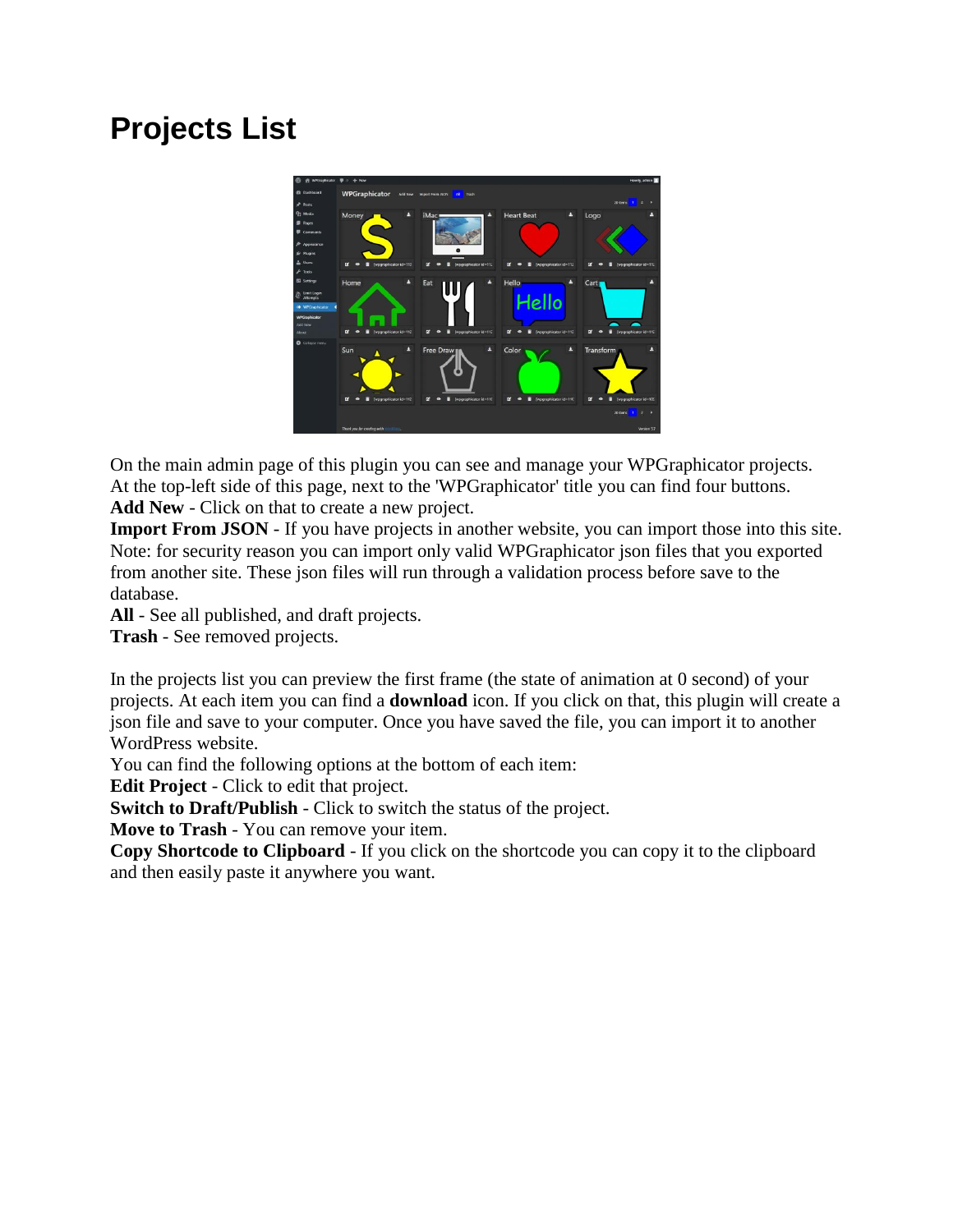## **Publishing Projects**

There are three easy methods for publishing your animations on front-end.

## **Shortcode**



Shortcodes are little bits of code which you can paste almost anywhere you can enter text. These codes will be automatically replaced with the appropriate content on your website.

Each WPGraphicator project has a unique shortcode which you can find in the 'Project' tab at the settings bar in the editor after you have saved your project. For advanced customization, you can add some parameters to your shortcode for example how to start playing animation, or how many times it should be repeated.

By default the WPGraphicator shortcode looks like this: [wpgraphicator id=1]

The available shortcode parameters:

**id** - This is responsible for identifying the project. This is a recommended parameter. You can't display any project in frontend without this.

**repeat** - You can define the number of iterations of animation. The values can be positive integers, or string 'infinity'. Default: 1.

**play** - With this parameter you can define the action of how the animation begins to play. This parameter can access the following values:

**onscreen** - Play animation always when svg appears on the viewport.

**onscreenonce** - Play animation only once when svg is first time on the viewport.

**hover** - Play animation on mouse hover.

**hoveronce** - Play animation on mouse hover only once (and then destroy the effect).

**hoverinout** - Play animation on mouse hover, and play reverse on hover out.

**click** - Play animation when you click on the svg.

Default: 'onscreen'.

**direction** - Direction of the animation. Available values are 'normal', 'reverse', and 'alternate'. Normal means that animation progress goes from 0% to 100%, reverse means that progress goes from 100% to 0%, and alternate means that the progress goes from 0% to 100% and then goes back to 0%. Default: 'normal'.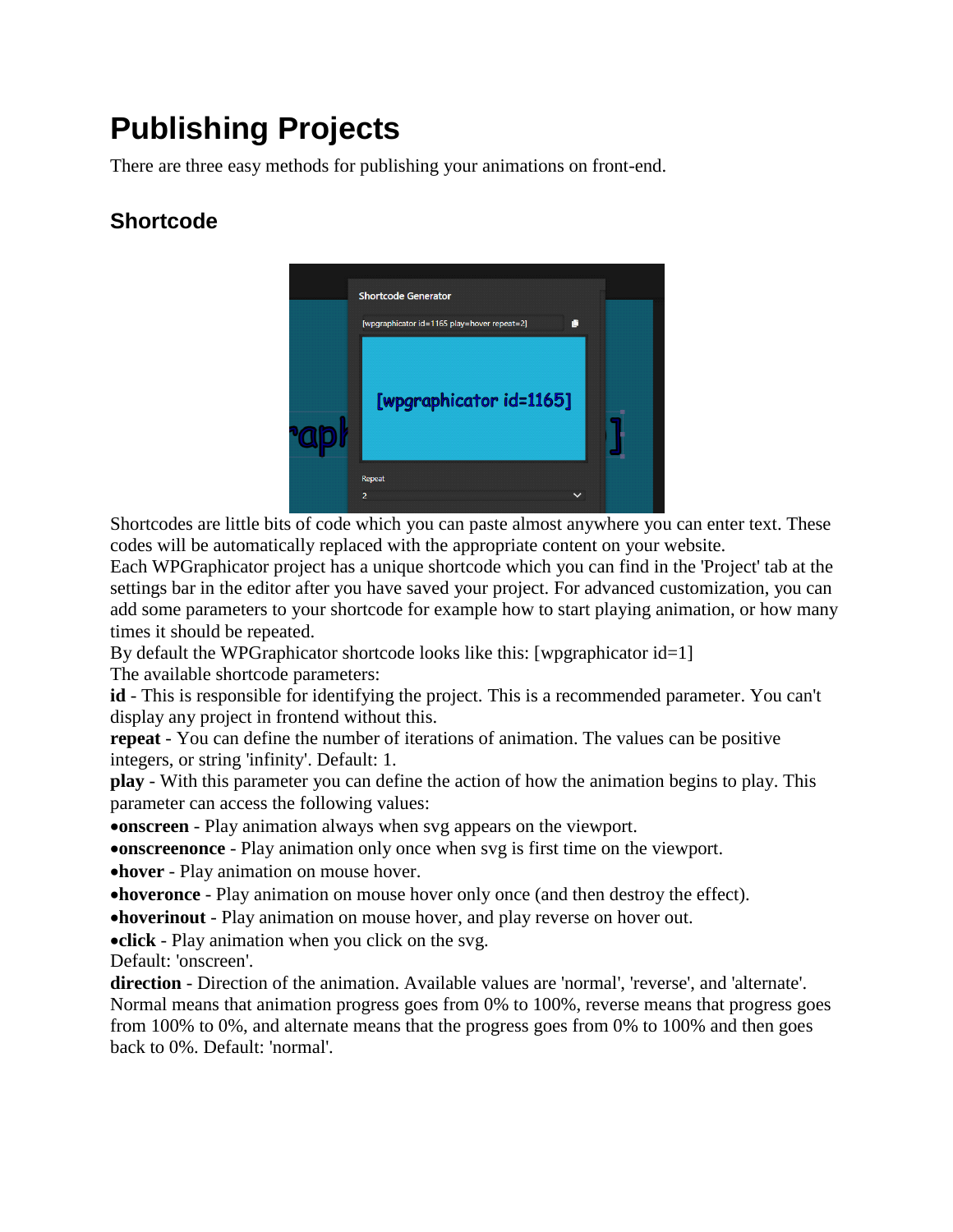**offset** - Trigger animation when the top of the element hits x percentage of the window height. 0% means animation starts at the top of the window, 100% means it starts at the bottom. Note this only makes effect when you set play to 'onscreen', or 'onscreenonce'. Default: 50. **width** - You can put same project into any different places on your website. So you can set different width, or height of these. If you set this, your rendered svg gets a 'width' attribute. **height** - Just like above, but this will be the svg 'height' attribute.

**preserveaspectratio** - Set preserveAspectRatio for the svg. The preserveAspectRatio attribute indicates how an element with a viewBox providing a given aspect ratio must fit into a viewport with a different aspect ratio. Learn more about [preserveAspectRatio.](https://developer.mozilla.org/en-US/docs/Web/SVG/Attribute/preserveAspectRatio)

link - you can add any url for svg. If you set this value the rendered svg will be wrapped around an html anchor tag.

**class** - You can add your own css classes to make ability to customize the style of your svg.

*Tip*: Did you know? You can easily generate shortcode in the editor, and copy it to the clipboard with *shortcode generator* which you can find at the help menu on the topbar, or in the projects tab at the settings bar by clicking the 'cog' icon next to the shortcode.

## **Gutenberg blocks**



This plugin comes with two WPGraphicator Gutenberg blocks:

#### **WPGraphicator**

With this block you can easily insert projects into posts and pages.

#### **WPGraphicator Cover**

This block allows you to create animated svg background for your content, or create eye-catching headers.

To insert these blocks, click on the '+' icon at the top-left corner of the Gutenberg editor, and select a WPGraphicator block. Then click on the 'Select a Project' button, or click on the image icon at the contextual toolbar in case of cover block to show modal window and select a project.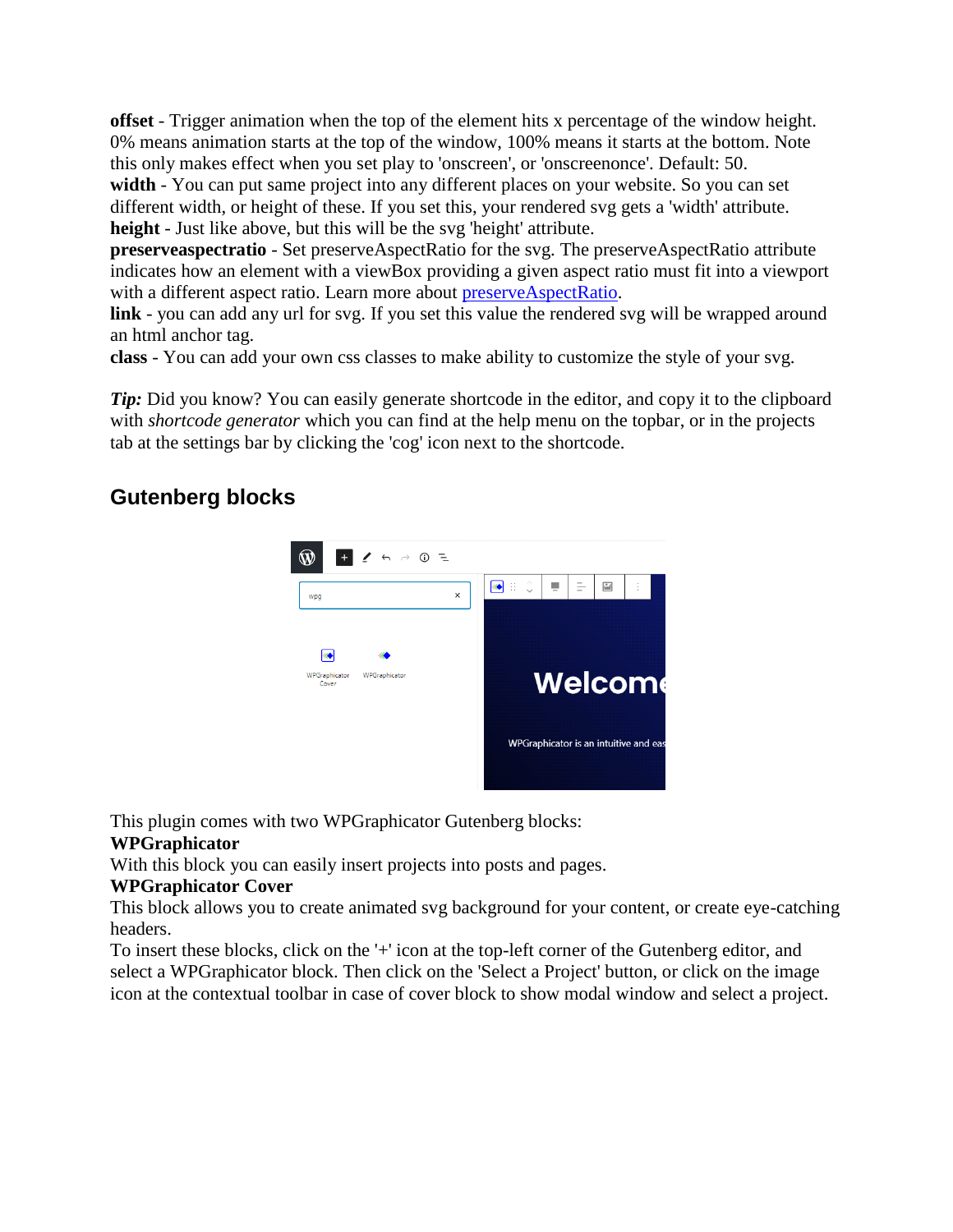### **WordPress Widget**



WPGraphicator has its own WordPress widget, so if your theme supports widgets you can easily add your WPGraphicator projects to any widget areas, e.g.: sidebars, or footers. Navigate to the 'Appearance' menu and select 'Widgets'. Drag the 'WPGraphicator' widget and drop it into one of the widget areas. Click on the 'Select a Project' button to open the modal window where you can select a project. And finally save the widget.